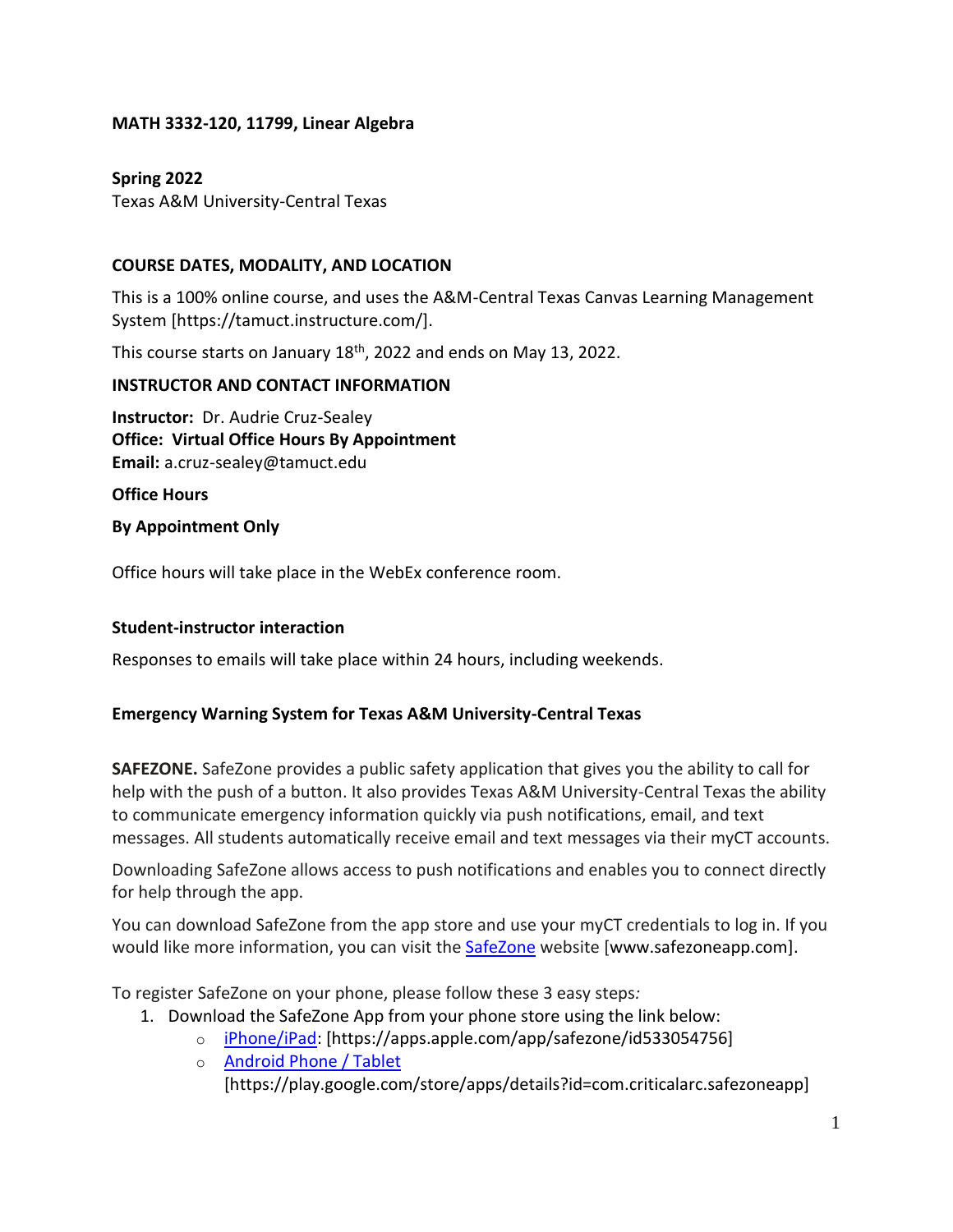- 2. Launch the app and enter your myCT email address (e.g. {name}@tamuct.edu)
- 3. Complete your profile and accept the terms of service

### **COURSE INFORMATION**

### **Course Overview and description**

Linear Algebra is the study of the algebra of curve-free functions extended into three- or higher-dimensional space. It covers the knowledge and skills necessary to apply vectors, matrices, matrix theorems, and linear transformations and to use technology to model and solve real-life problems. It also covers properties of and proofs about vector spaces.

Topics include linear equations and their matrix-vector representation Ax=b; row reduction; linear transformations and their matrix representations (shear, dilation, rotation, reflection); matrix operations matrix inverses and invertible matrix characterizations; computing determinants; relating determinants to area and volume; and axiomatic and intuitive definitions of vector spaces and subspaces; and proving theorems about them.

### **Course Objective or Goal Student Learning Outcomes**

- 1. Solve systems of linear equations using Gaussian elimination.
- 2. Perform basic operations with matrices.
- 3. Determine the inverse of a non-singular matrix and use it to solve a system expressed as Ax  $= b$ .
- 4. Compute the norm of a vector.
- 5. Apply determinants to area and volume.
- 6. Determine if a set of vectors is linearly independent.
- 7. View a linear transformation as a matrix multiplication.
- 8. Determine if a subset of vectors is a subspace.
- 9. Define dimensions and rank of a matrix.
- 10. Determine eigenvalues and eigenvectors.
- 11. Read and write basic proofs

## **Required Reading and Textbook(s)**

Linear Algebra and Its Applications ( $6<sup>th</sup>$  Edition) by Lay MyMathLab Access Code

#### **COURSE REQUIREMENTS**

#### **Grading Criteria Rubric and Conversion**

| Category             | Weight (%) | <b>Points</b>          |
|----------------------|------------|------------------------|
| Homework (MyMathLab) | 20%        | 200 points             |
| Quizzes (MyMathLab)  | 20%        | 6 Quizzes – 200 points |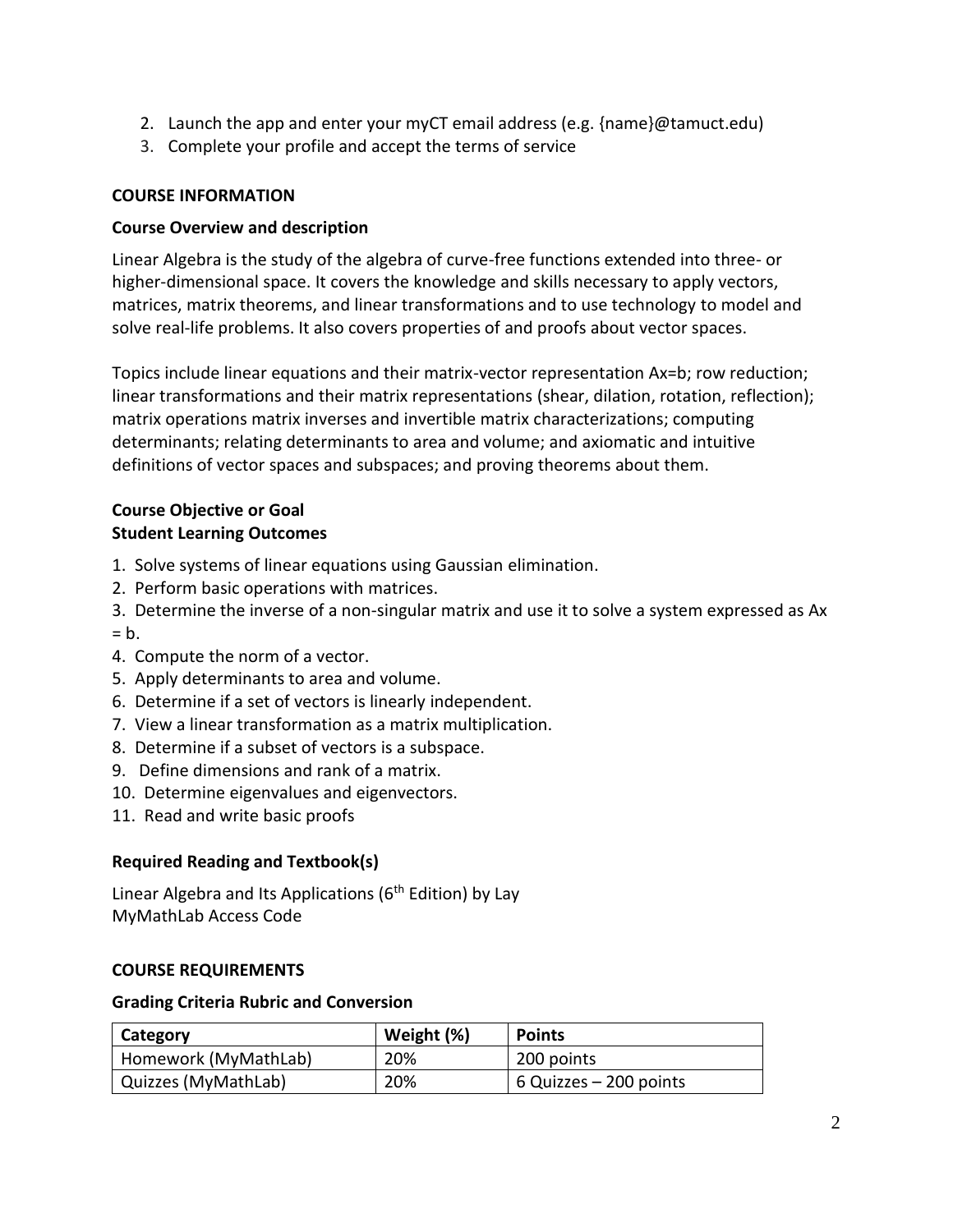| Labs                   | 10%  | 5 labs $@$ 20 pts each |
|------------------------|------|------------------------|
| Exam I (MyMathLab)     | 15%  | 150 points             |
| Exam II (MyMathLab)    | 15%  | 150 points             |
| Final Exam (MyMathLab) | 20%  | 200 points             |
| Total                  | 100% | 1000 points            |

### **Posting of Grades**

- MyMathLab Homework and Quizzes will be auto graded.
- Exams and labs will be graded and returned to the student no later than one week after the due date.

#### **Grading Policies**

**MyMathLab Homework & Quizzes—**One extension is permitted for the entire course. The homework and quiz for one chapter will be extended for one week past the original due date.

**Exams—**Make up exams can only be taken after documentation of an emergent situation is submitted to the instructor.

Exams will be proctored using Proctorio. You will need to have a webcam and audio set up in order for your test to be proctored.

**Labs—**Labs will **NOT** be accepted after the due date.

Labs will be proctored using Proctorio. You will need to have a webcam and audio set up in order for your lab to be proctored.

## **COURSE OUTLINE AND CALENDAR**

#### **Complete Course Calendar**

| Week            | <b>Topic</b>                           | <b>Reading</b> | Complete                 |
|-----------------|----------------------------------------|----------------|--------------------------|
| Week $#1$       | Intro to Course                        |                | <b>MyMathLab</b>         |
| $01/18 - 01/23$ |                                        |                | Section 1.1<br>$\bullet$ |
|                 | Systems of Linear Equations & Row      |                | Section 1.2<br>$\bullet$ |
|                 | <b>Reduction and Echelon Forms</b>     |                |                          |
| Week #2         | Vector Equations & The Matrix Equation |                | <b>MyMathLab</b>         |
| $01/24 - 01/30$ | $Ax = b$                               |                | Section 1.3<br>$\bullet$ |
|                 |                                        |                | Section 1.4<br>$\bullet$ |
|                 | Solution Sets & Applications of Linear |                | Section 1.5<br>$\bullet$ |
|                 | <b>Systems</b>                         |                | Section 1.6<br>$\bullet$ |
|                 |                                        |                |                          |
| Week $#3$       | Linear Independence                    |                | <b>MyMathLab</b>         |
| $01/31 - 02/06$ |                                        |                | Section 1.7<br>$\bullet$ |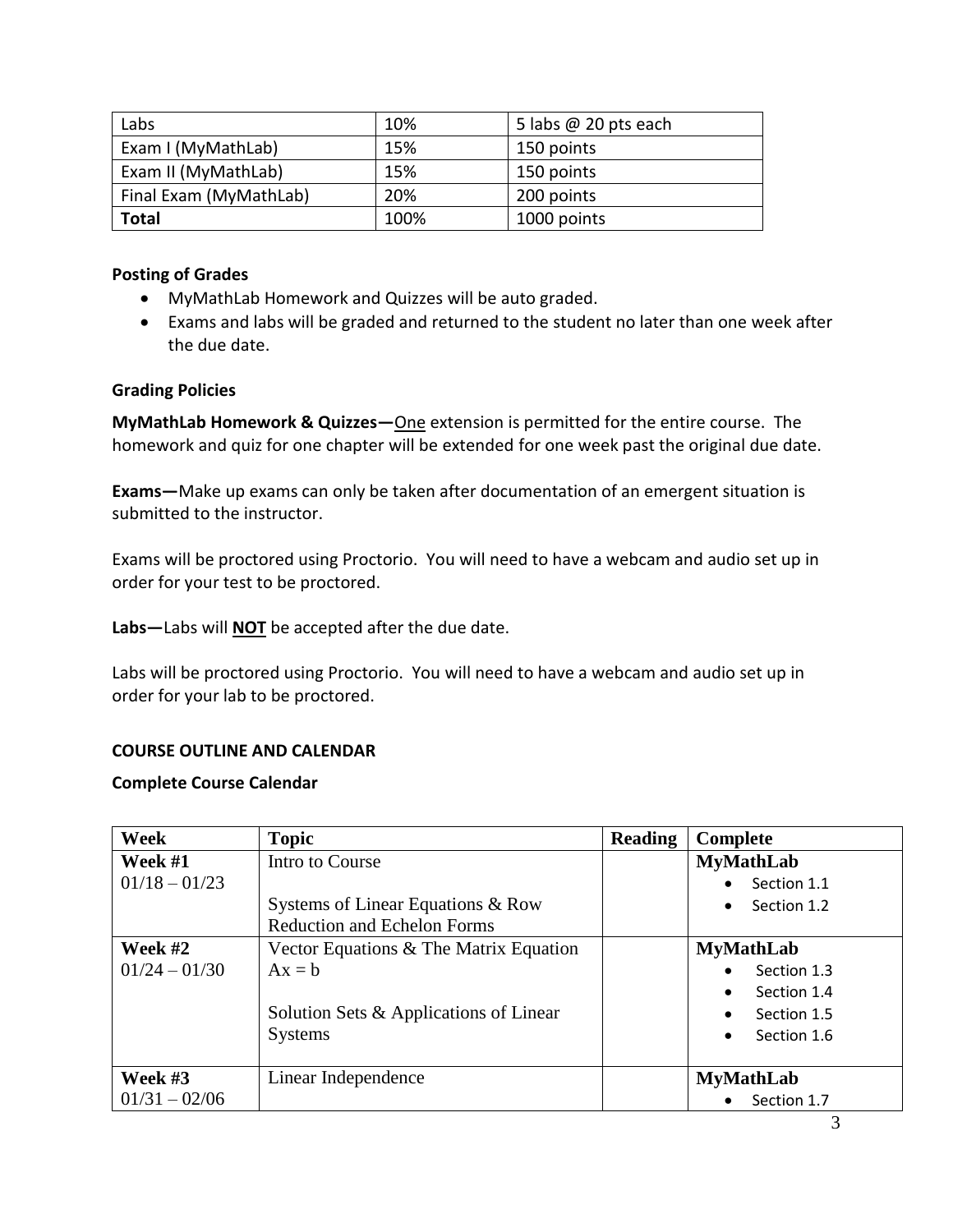|                            | Introduction and the Matrix of Linear<br>Transformations                     |                | Section 1.8<br>Section 1.9                                                                                                                                                   |
|----------------------------|------------------------------------------------------------------------------|----------------|------------------------------------------------------------------------------------------------------------------------------------------------------------------------------|
| Week #4<br>$02/07 - 02/13$ | Linear Models in Business, Science, and<br>Engineering                       |                | <b>MyMathLab</b><br>Section 1.10<br>Chapter 1 Quiz<br>Lab #1—MyMathLab<br><b>Due Date: Chapter 1</b><br><b>Material &amp; Lab #1 Due</b>                                     |
|                            | Matrix Operations & The Inverse of a<br>Matrix                               |                | <u>February 13th, 2022.</u><br><b>MyMathLab</b><br>Section 2.1<br>Section 2.2                                                                                                |
| Week #5<br>$02/14 - 02/20$ | <b>Characteristics of Invertible Matrices</b><br><b>Partitioned Matrices</b> |                | <b>MyMathLab</b><br>Section 2.3<br>Section 2.4                                                                                                                               |
| Week #6<br>$02/21 - 02/27$ | <b>Applications to Computer Graphics</b>                                     |                | <b>MyMathLab</b><br>Section 2.7<br>Chapter 2 Quiz<br>$\bullet$<br>Lab #2-MyMathLab<br><b>Due Date: Chapter 2</b><br><b>Material &amp; Lab #2 Due</b><br>February 27th, 2022. |
|                            | Introduction & Properties of Determinants                                    |                | <b>MyMathLab</b><br>Section 3.1<br>Section 3.2                                                                                                                               |
| Week #7<br>$02/28 - 03/06$ | Cramer's Rule, Volume, and Linear<br>Transformation                          | Section<br>3.3 | <b>MyMathLab</b><br>Section 3.3<br>Chapter 3 Quiz<br>Due Date: Chapter 3<br><b>Material Due March 6th.</b><br>2022                                                           |
|                            | Unit #1 Exam                                                                 |                | Opens: 03/07/22<br>Closes: 03/13/22                                                                                                                                          |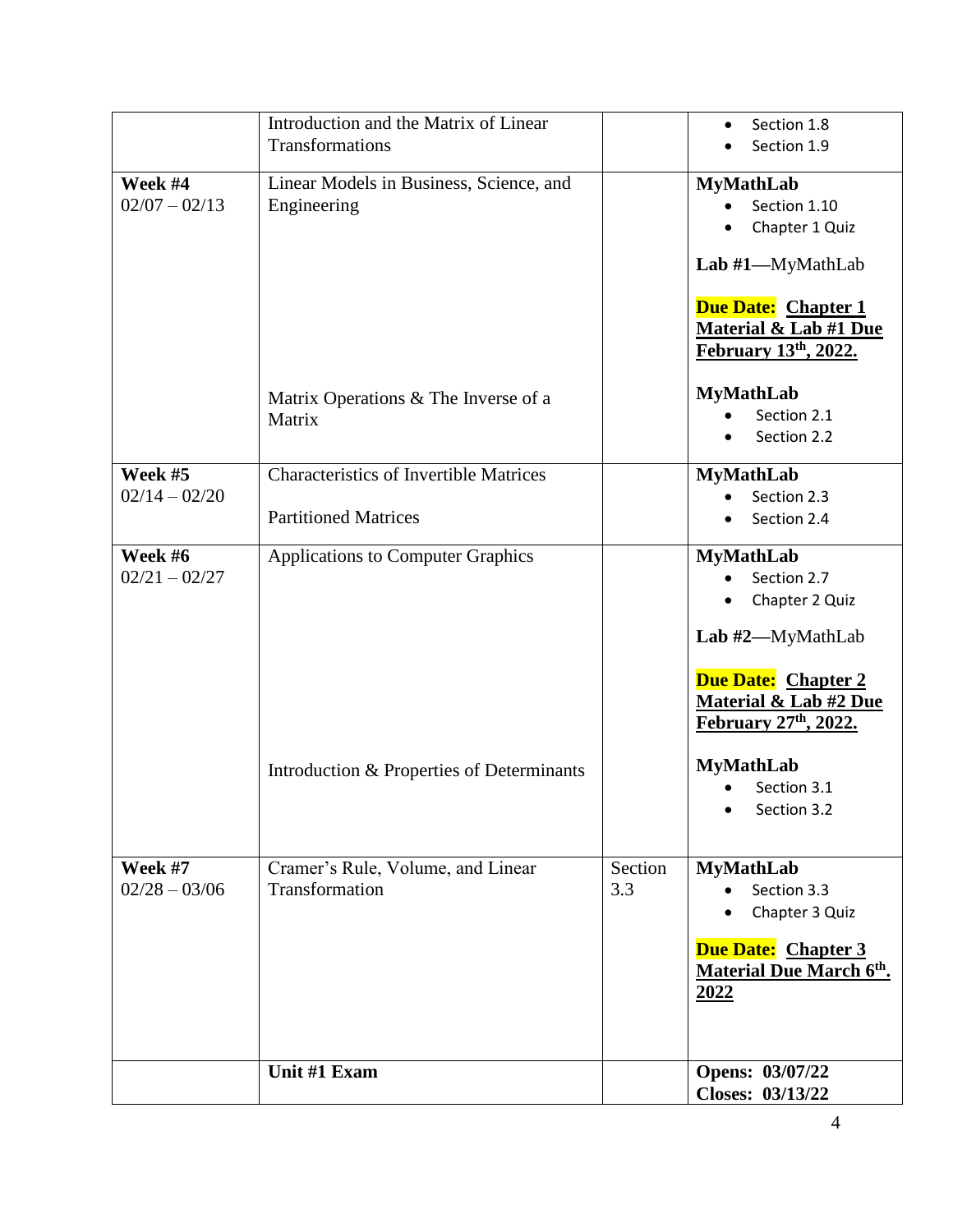| Week #8         | Subspaces of $R^n$ & Dimensions and Rank       | <b>MyMathLab</b>                                                                                     |
|-----------------|------------------------------------------------|------------------------------------------------------------------------------------------------------|
| $03/07 - 03/13$ |                                                | Section 2.8                                                                                          |
|                 | <b>Eigenvectors and Eigenvalues</b>            | Section 2.9                                                                                          |
|                 |                                                | Section 5.1                                                                                          |
|                 | The Characteristic Equations                   | Section 5.2                                                                                          |
|                 | MARCH $14^{TH}$ – MARCH $18^{TH}$ SPRING BREAK |                                                                                                      |
| Week #9         | Diagonalization                                | <b>MyMathLab</b>                                                                                     |
| $03/21 - 03/27$ |                                                | Section 5.3                                                                                          |
|                 | <b>Eigenvectors and Linear Transformations</b> | Section 5.4                                                                                          |
|                 | Complex Eigenvalues                            | Section 5.5                                                                                          |
| <b>Week #10</b> | Applications of Differential Equations         | <b>MyMathLab</b>                                                                                     |
| $03/28 - 04/03$ |                                                | Section 5.7                                                                                          |
|                 |                                                | Chapter 5 Quiz<br>٠                                                                                  |
|                 |                                                | Lab $\#3$ —MyMathLab                                                                                 |
|                 |                                                | Due Date: Section 2.8,<br>2.9, and Chapter 5<br><b>Material &amp; Lab #3 Due</b><br>April 3rd, 2022. |
| <b>Week #11</b> | Inner Product, Length and Orthogonality        | <b>MyMathLab</b>                                                                                     |
| $04/04 - 04/10$ |                                                | Section 6.1                                                                                          |
|                 | Orthogonal Sets & Projections                  | Section 6.2<br>Section 6.3                                                                           |
| <b>Week #12</b> | <b>Least-Squares Problems</b>                  | <b>MyMathLab</b>                                                                                     |
| $04/11 - 04/17$ |                                                | Section 6.5                                                                                          |
|                 | Inner Product Spaces & Applications            | Section 6.7                                                                                          |
|                 |                                                | <b>Chapter 6 Quiz</b>                                                                                |
|                 |                                                | Lab #4-MyMathLab                                                                                     |
|                 |                                                | <b>Due Date: Chapter 6</b><br>Material & Lab #4 Due<br>April 17th, 2022.                             |
|                 | Unit #2 Exam                                   | Open: 04/18/22<br><b>Closes: 04/24/22</b>                                                            |
| <b>Week #13</b> | Diagonalization of Symmetric Matrices          | <b>MyMathLab</b>                                                                                     |
| $04/18 - 04/24$ |                                                | Section 7.1                                                                                          |
|                 | Quadratic Forms                                | Section 7.2                                                                                          |
| <b>Week #14</b> | <b>Constrained Optimization</b>                | <b>MyMathLab</b>                                                                                     |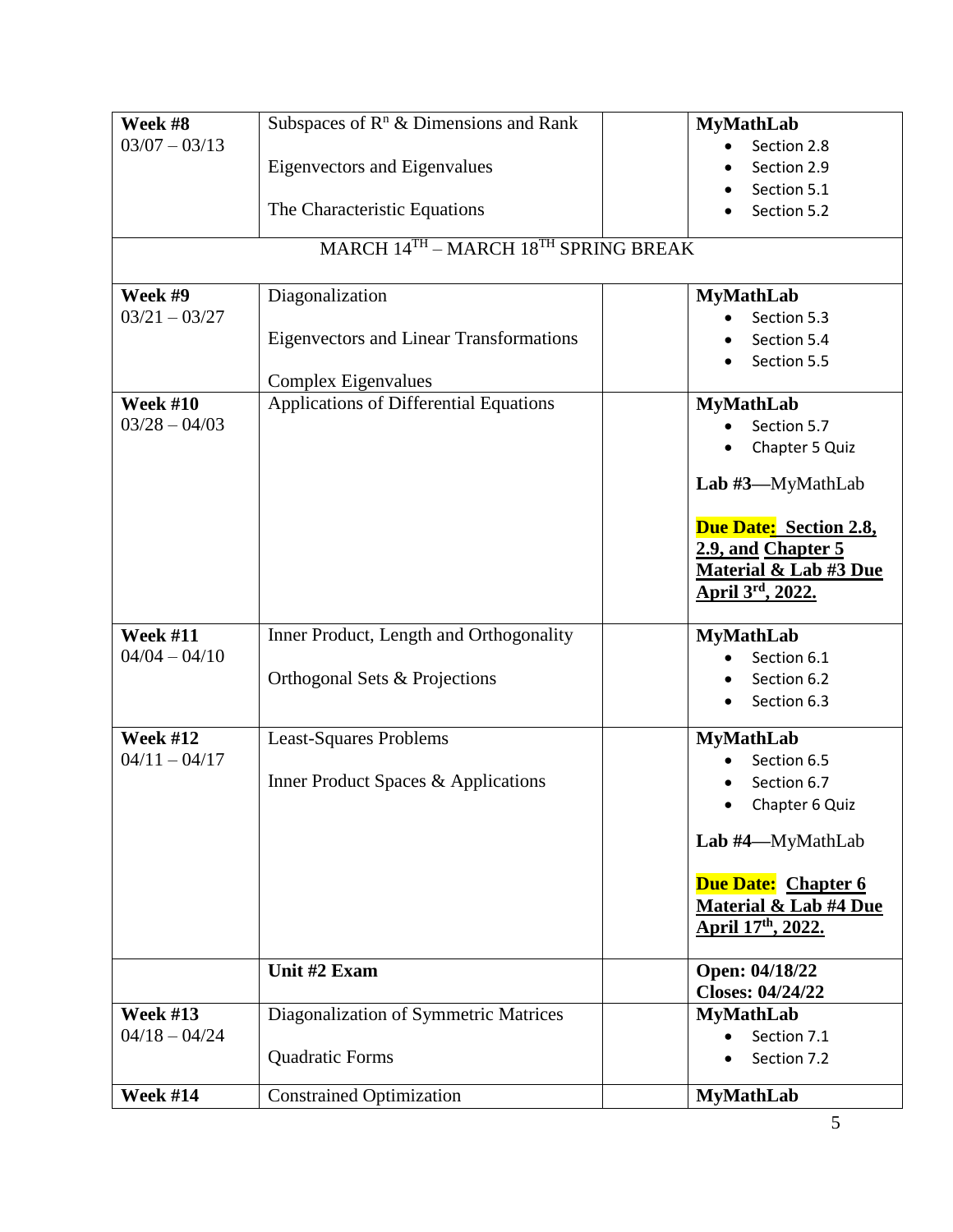| $04/25 - 05/01$                    | The Singular Value Decomposition                          |                | Section 7.3<br>Section 7.4                                                                                                                                                                              |
|------------------------------------|-----------------------------------------------------------|----------------|---------------------------------------------------------------------------------------------------------------------------------------------------------------------------------------------------------|
| <b>Week #15</b><br>$05/02 - 05/08$ | Applications to Image Processing and<br><b>Statistics</b> | Section<br>7.5 | <b>MyMathLab</b><br>Section 7.5<br>Chapter 7 Quiz<br>Lab #5—In MyMathLab<br><b>Due Date: Chapter 7</b><br>Material & Lab #5 Due<br>May 8 <sup>th</sup> , 2022.<br>Last Week for any Make-<br>Up Work!!! |
| <b>Week #16</b><br>$05/09 - 05/15$ | <b>Final Exam Review</b>                                  |                |                                                                                                                                                                                                         |
|                                    | <b>Final Exam</b>                                         |                | Opens: 05/09/22<br><b>Closes/Due: 05/15/22</b>                                                                                                                                                          |

### **Important University Dates**

Please find university event dates: *https://www.tamuct.edu/registrar/academic-calendar.html*

## **TECHNOLOGY REQUIREMENTS AND SUPPORT**

#### **Technology Requirements**

This course will use the A&M-Central Texas Instructure Canvas learning management system. **We strongly recommend the latest versions of Chrome or Firefox browsers. Canvas no longer supports any version of Internet Explorer.**

Logon to A&M-Central Texas Canvas [https://tamuct.instructure.com/] or access Canvas through the TAMUCT Online link in myCT [https://tamuct.onecampus.com/]. You will log in through our Microsoft portal.

Username: Your MyCT email address. Password: Your MyCT password

#### **Canvas Support**

Use the Canvas Help link, located at the bottom of the left-hand menu, for issues with Canvas. You can select "Chat with Canvas Support," submit a support request through "Report a Problem," or call the Canvas support line: 1-844-757-0953.

For issues related to course content and requirements, contact your instructor.

#### **Online Proctored Testing**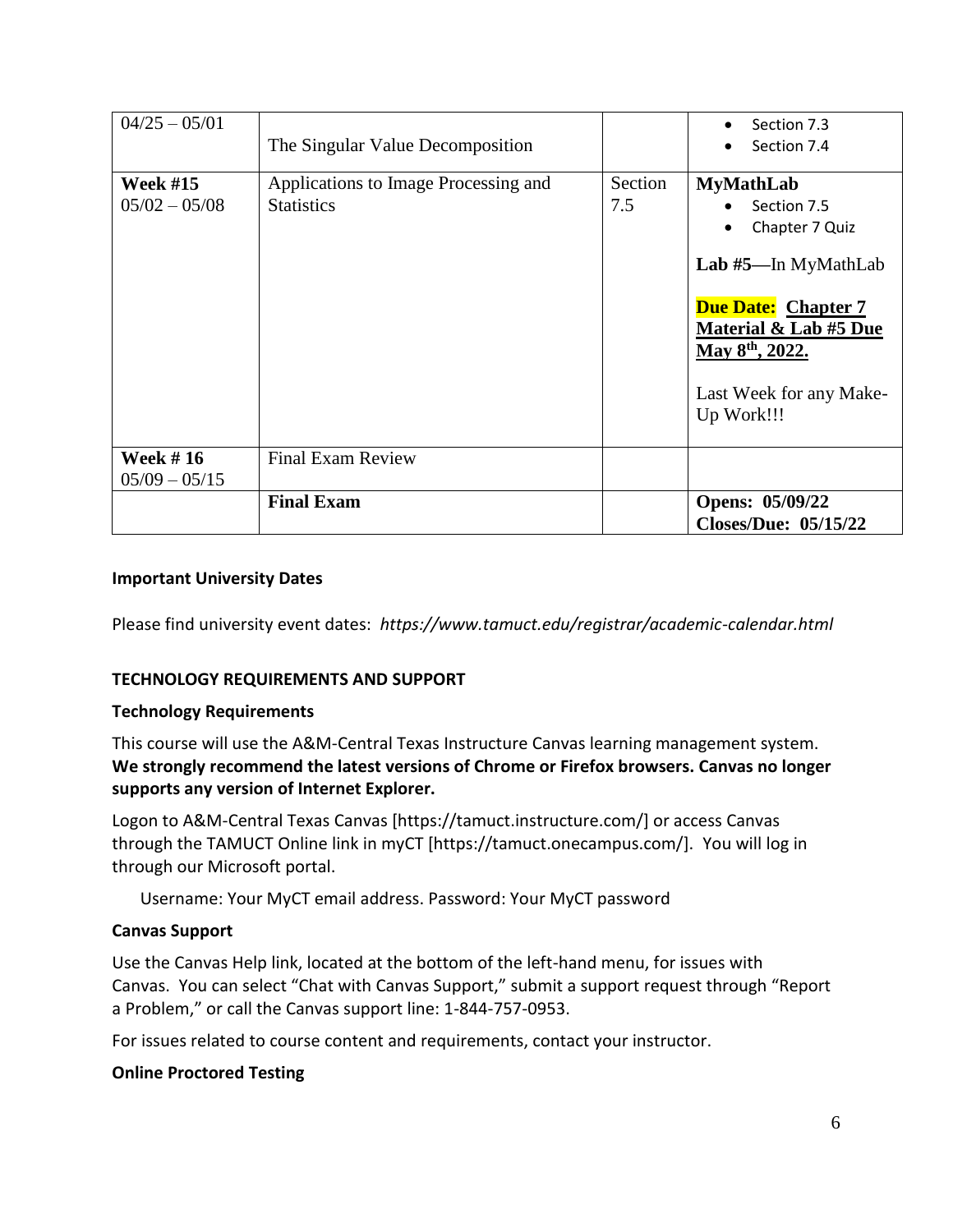A&M-Central Texas uses Proctorio for online identity verification and proctored testing. This service is provided at no direct cost to students. If the course requires identity verification or proctored testing, the technology requirements are: Any computer meeting the minimum computing requirements, plus web camera, speaker, and microphone (or headset). Proctorio also requires the Chrome web browser with their custom plug in.

## **Other Technology Support**

For log-in problems, students should contact Help Desk Central, 24 hours a day, 7 days a week

Email: [helpdesk@tamu.edu](mailto:helpdesk@tamu.edu) Phone: (254) 519-5466 [Web Chat:](http://hdc.tamu.edu/) [http://hdc.tamu.edu] *Please let the support technician know you are an A&M-Central Texas student.*

### **UNIVERSITY RESOURCES, PROCEDURES, AND GUIDELINES**

#### **Drop Policy**

If you discover that you need to drop this class, you must complete the [Drop Request](https://dynamicforms.ngwebsolutions.com/casAuthentication.ashx?InstID=eaed95b9-f2be-45f3-a37d-46928168bc10&targetUrl=https%3A%2F%2Fdynamicforms.ngwebsolutions.com%2FSubmit%2FForm%2FStart%2F53b8369e-0502-4f36-be43-f02a4202f612) Dynamic Form through Warrior Web.

[https://dynamicforms.ngwebsolutions.com/casAuthentication.ashx?InstID=eaed95b9-f2be-45f3-a37d-

46928168bc10&targetUrl=https%3A%2F%2Fdynamicforms.ngwebsolutions.com%2FSubmit%2F Form%2FStart%2F53b8369e-0502-4f36-be43-f02a4202f612].

Faculty cannot drop students; this is always the responsibility of the student. The Registrar's Office will provide a deadline on the Academic Calendar for which the form must be completed. Once you submit the completed form to the Registrar's Office, you must go into Warrior Web and confirm that you are no longer enrolled. If you still show as enrolled, FOLLOW-UP with the Registrar's Office immediately. You are to attend class until the procedure is complete to avoid penalty for absence. Should you miss the drop deadline or fail to follow the procedure, you will receive an F in the course, which may affect your financial aid and/or VA educational benefits.

#### **Academic Integrity**

Texas A&M University-Central Texas values the integrity of the academic enterprise and strives for the highest standards of academic conduct. A&M-Central Texas expects its students, faculty, and staff to support the adherence to high standards of personal and scholarly conduct to preserve the honor and integrity of the creative community. Any deviation by students from this expectation may result in a failing grade for the assignment and potentially a failing grade for the course. All academic misconduct concerns will be referred to the Office of Student Conduct. When in doubt on collaboration, citation, or any issue, please contact your instructor before taking a course of action.

For more [information](https://nam04.safelinks.protection.outlook.com/?url=https%3A%2F%2Fwww.tamuct.edu%2Fstudent-affairs%2Fstudent-conduct.html&data=04%7C01%7Clisa.bunkowski%40tamuct.edu%7Ccfb6e486f24745f53e1a08d910055cb2%7C9eed4e3000f744849ff193ad8005acec%7C0%7C0%7C637558437485252160%7CUnknown%7CTWFpbGZsb3d8eyJWIjoiMC4wLjAwMDAiLCJQIjoiV2luMzIiLCJBTiI6Ik1haWwiLCJXVCI6Mn0%3D%7C1000&sdata=yjftDEVHvLX%2FhM%2FcFU0B99krV1RgEWR%2BJ%2BhvtoR6TYk%3D&reserved=0) regarding the Student Conduct process, [https://www.tamuct.edu/student-affairs/student-conduct.html].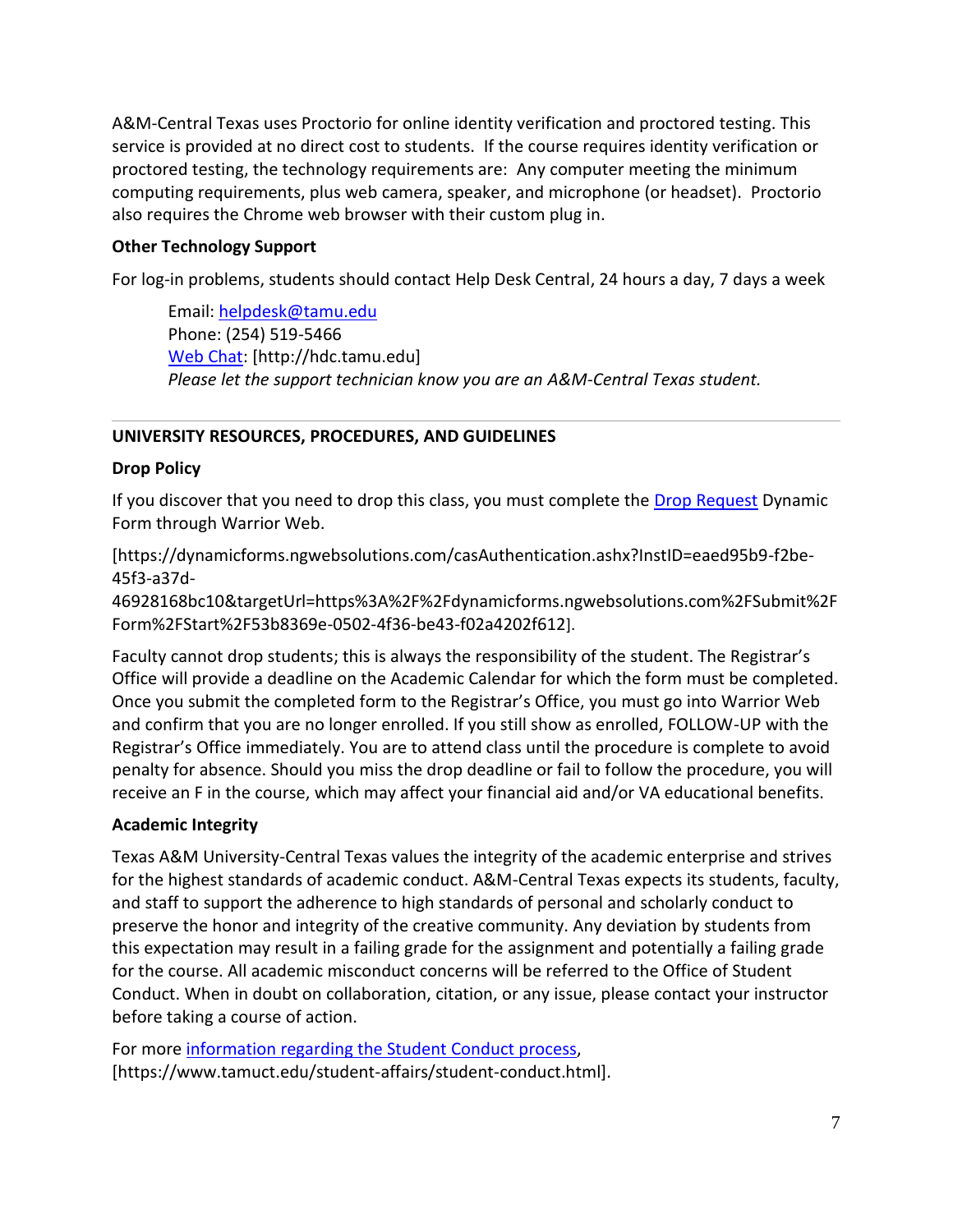If you know of potential honor violations by other students, you may [submit](https://nam04.safelinks.protection.outlook.com/?url=https%3A%2F%2Fcm.maxient.com%2Freportingform.php%3FTAMUCentralTexas%26layout_id%3D0&data=04%7C01%7Clisa.bunkowski%40tamuct.edu%7Ccfb6e486f24745f53e1a08d910055cb2%7C9eed4e3000f744849ff193ad8005acec%7C0%7C0%7C637558437485262157%7CUnknown%7CTWFpbGZsb3d8eyJWIjoiMC4wLjAwMDAiLCJQIjoiV2luMzIiLCJBTiI6Ik1haWwiLCJXVCI6Mn0%3D%7C1000&sdata=CXGkOa6uPDPX1IMZ87z3aZDq2n91xfHKu4MMS43Ejjk%3D&reserved=0) a report, [https://cm.maxient.com/reportingform.php?TAMUCentralTexas&layout\_id=0].

# **Academic Accommodations**

At Texas A&M University-Central Texas, we value an inclusive learning environment where every student has an equal chance to succeed and has the right to a barrier-free education. The Warrior Center for Student Success, Equity and Inclusion is responsible for ensuring that students with a disability receive equal access to the university's programs, services and activities. If you believe you have a disability requiring reasonable accommodations, please contact the Office of Access and Inclusion, WH-212; or call (254) 501-5836. Any information you provide is private and confidential and will be treated as such.

For more information, please visit our [Access & Inclusion](https://tamuct.instructure.com/courses/717) Canvas page (log-in required) [https://tamuct.instructure.com/courses/717]

# **Important information for Pregnant and/or Parenting Students**

Texas A&M University-Central Texas supports students who are pregnant and/or parenting. In accordance with requirements of Title IX and related guidance from US Department of Education's Office of Civil Rights, the Dean of Student Affairs' Office can assist students who are pregnant and/or parenting in seeking accommodations related to pregnancy and/or parenting. Students should seek out assistance as early in the pregnancy as possible. For more information, please visit [Student Affairs](https://www.tamuct.edu/student-affairs/pregnant-and-parenting-students.html) [https://www.tamuct.edu/student-affairs/pregnantand-parenting-students.html]. Students may also contact the institution's Title IX Coordinator. If you would like to read more about these [requirements and guidelines](http://www2.ed.gov/about/offices/list/ocr/docs/pregnancy.pdf) online, please visit the website [http://www2.ed.gov/about/offices/list/ocr/docs/pregnancy.pdf].

Title IX of the Education Amendments Act of 1972 prohibits discrimination on the basis of sex and gender–including pregnancy, parenting, and all related conditions. A&M-Central Texas is able to provide flexible and individualized reasonable accommodation to pregnant and parenting students. All pregnant and parenting students should contact the Associate Dean in the Division of Student Affairs at (254) 501-5909 to seek out assistance. Students may also contact the University's Title IX Coordinator.

# **Tutoring**

Tutoring is available to all A&M-Central Texas students, both virtually and in-person. Student success coaching is available online upon request.

If you have a question, are interested in becoming a tutor, or in need of success coaching contact the Warrior Center for Student Success, Equity and Inclusion at (254) 501-5836, visit the Warrior Center at 212 Warrior Hall, or by emailing [WarriorCenter@tamuct.edu.](mailto:WarriorCenter@tamuct.edu)

To schedule tutoring sessions and view tutor availability, please visit Tutor [Matching](https://nam04.safelinks.protection.outlook.com/?url=http%3A%2F%2Fwww.tutormatchingservices.com%2FTAMUCT&data=04%7C01%7Clisa.bunkowski%40tamuct.edu%7C886784139069461670c308d9aa01f55e%7C9eed4e3000f744849ff193ad8005acec%7C0%7C0%7C637727747643427346%7CUnknown%7CTWFpbGZsb3d8eyJWIjoiMC4wLjAwMDAiLCJQIjoiV2luMzIiLCJBTiI6Ik1haWwiLCJXVCI6Mn0%3D%7C3000&sdata=D%2F8HN2bUT1lLPfs5qSqKYlwh8a7pZVy7isM2gppluQE%3D&reserved=0) [Services](https://nam04.safelinks.protection.outlook.com/?url=http%3A%2F%2Fwww.tutormatchingservices.com%2FTAMUCT&data=04%7C01%7Clisa.bunkowski%40tamuct.edu%7C886784139069461670c308d9aa01f55e%7C9eed4e3000f744849ff193ad8005acec%7C0%7C0%7C637727747643427346%7CUnknown%7CTWFpbGZsb3d8eyJWIjoiMC4wLjAwMDAiLCJQIjoiV2luMzIiLCJBTiI6Ik1haWwiLCJXVCI6Mn0%3D%7C3000&sdata=D%2F8HN2bUT1lLPfs5qSqKYlwh8a7pZVy7isM2gppluQE%3D&reserved=0) [https://tutormatchingservice.com/TAMUCT] or visit the Tutoring Center in 111 Warrior Hall.

Chat live with a remote tutor 24/7 for almost any subject from on your computer! Tutor.com is an online tutoring platform that enables A&M-Central Texas students to log in and receive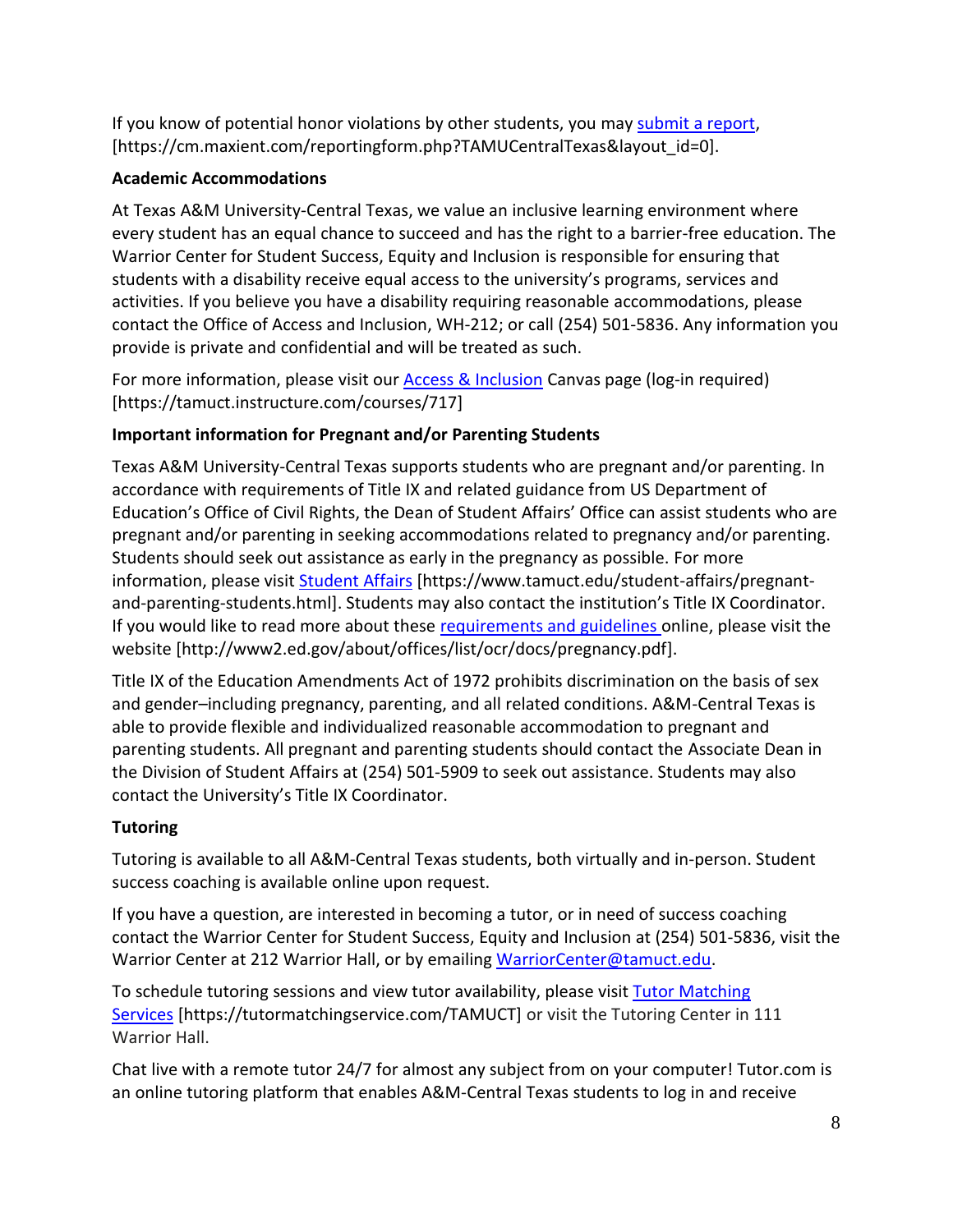online tutoring support at no additional cost. This tool provides tutoring in over 40 subject areas except writing support. Access Tutor.com through Canvas.

# **University Writing Center**

University Writing Center: Located in Warrior Hall 416, the University Writing Center (UWC) at Texas A&M University–Central Texas (A&M–Central Texas) is a free service open to all A&M– Central Texas students. For the Spring 2022 semester, the hours of operation are from 10:00 a.m.-5:00 p.m. Monday thru Thursday in Warrior Hall 416 (with online tutoring available every hour as well) with satellite hours available online only Monday thru Thursday from 6:00-9:00 p.m. and Saturday 12:00-3:00 p.m.

Tutors are prepared to help writers of all levels and abilities at any stage of the writing process. While tutors will not write, edit, or grade papers, they will assist students in developing more effective composing practices. By providing a practice audience for students' ideas and writing, our tutors highlight the ways in which they read and interpret students' texts, offering guidance and support throughout the various stages of the writing process. In addition, students may work independently in the UWC by checking out a laptop that runs the Microsoft Office suite and connects to WIFI, or by consulting our resources on writing, including all of the relevant style guides. Whether you need help brainstorming ideas, organizing an essay, proofreading, understanding proper citation practices, or just want a quiet place to work, the UWC is here to help!

Students may arrange a one-to-one session with a trained and experienced writing tutor by making an appointment via [WCOnline](https://tamuct.mywconline.com/) [https://tamuct.mywconline.com/]. In addition, you can email Dr. Bruce Bowles Jr. at bruce.bowles@tamuct.edu if you have any questions about the UWC, need any assistance with scheduling, or would like to schedule a recurring appointment with your favorite tutor by making an appointment via [WCOnline](https://tamuct.mywconline.com/) [https://tamuct.mywconline.com/]. In addition, you can email Dr. Bruce Bowles Jr. at bruce.bowles@tamuct.edu if you have any questions about the UWC, need any assistance with

scheduling, or would like to schedule a recurring appointment with your favorite tutor.

## **University Library**

The University Library provides many services in support of research across campus and at a distance. We offer over 200 electronic databases containing approximately 400,000 eBooks and 82,000 journals, in addition to the 96,000 items in our print collection, which can be mailed to students who live more than 50 miles from campus. Research guides for each subject taught at A&M-Central Texas are available through our website to help students navigate these resources. On campus, the library offers technology including cameras, laptops, microphones, webcams, and digital sound recorders.

Research assistance from a librarian is also available 24 hours a day through our online chat service, and at the reference desk when the library is open. Research sessions can be scheduled for more comprehensive assistance, and may take place virtually through WebEx, Microsoft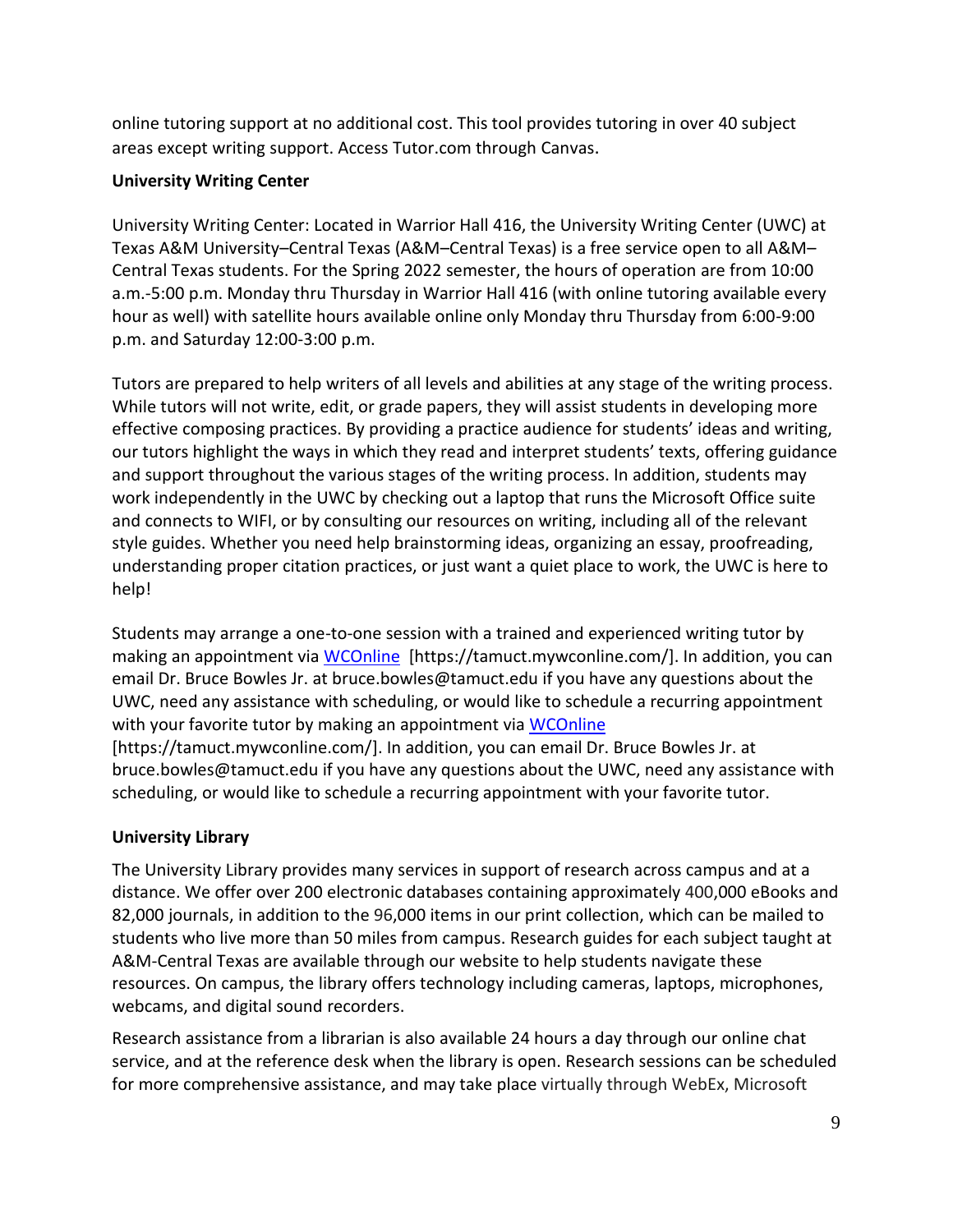## Teams or in-person at the library. Schedule an [appointment](https://nam04.safelinks.protection.outlook.com/?url=https%3A%2F%2Ftamuct.libcal.com%2Fappointments%2F%3Fg%3D6956&data=04%7C01%7Clisa.bunkowski%40tamuct.edu%7Cde2c07d9f5804f09518008d9ab7ba6ff%7C9eed4e3000f744849ff193ad8005acec%7C0%7C0%7C637729369835011558%7CUnknown%7CTWFpbGZsb3d8eyJWIjoiMC4wLjAwMDAiLCJQIjoiV2luMzIiLCJBTiI6Ik1haWwiLCJXVCI6Mn0%3D%7C3000&sdata=KhtjgRSAw9aq%2FoBsB6wyu8b7PSuGN5EGPypzr3Ty2No%3D&reserved=0)

[here](https://nam04.safelinks.protection.outlook.com/?url=https%3A%2F%2Ftamuct.libcal.com%2Fappointments%2F%3Fg%3D6956&data=04%7C01%7Clisa.bunkowski%40tamuct.edu%7Cde2c07d9f5804f09518008d9ab7ba6ff%7C9eed4e3000f744849ff193ad8005acec%7C0%7C0%7C637729369835011558%7CUnknown%7CTWFpbGZsb3d8eyJWIjoiMC4wLjAwMDAiLCJQIjoiV2luMzIiLCJBTiI6Ik1haWwiLCJXVCI6Mn0%3D%7C3000&sdata=KhtjgRSAw9aq%2FoBsB6wyu8b7PSuGN5EGPypzr3Ty2No%3D&reserved=0) [https://tamuct.libcal.com/appointments/?g=6956]. Assistance may cover many topics, including how to find articles in peer-reviewed journals, how to cite resources, and how to piece together research for written assignments.

Our 27,000-square-foot facility on the A&M-Central Texas main campus includes student lounges, private study rooms, group work spaces, computer labs, family areas suitable for all ages, and many other features. Services such as interlibrary loan, TexShare, binding, and laminating are available. The library frequently offers workshops, tours, readings, and other events. For more information, please visit our Library [website](https://nam04.safelinks.protection.outlook.com/?url=https%3A%2F%2Ftamuct.libguides.com%2Findex&data=04%7C01%7Clisa.bunkowski%40tamuct.edu%7C7d8489e8839a4915335f08d916f067f2%7C9eed4e3000f744849ff193ad8005acec%7C0%7C0%7C637566044056484222%7CUnknown%7CTWFpbGZsb3d8eyJWIjoiMC4wLjAwMDAiLCJQIjoiV2luMzIiLCJBTiI6Ik1haWwiLCJXVCI6Mn0%3D%7C1000&sdata=2R755V6rcIyedGrd4Os5rkgn1PvhHKU3kUV1vBKiHFo%3D&reserved=0) [http://tamuct.libguides.com/index].

# **OPTIONAL POLICY STATEMENTS**

## **A Note about Sexual Violence at A&M-Central Texas**

Sexual violence is a serious safety, social justice, and public health issue. The university offers support for anyone struggling with these issues. University faculty are mandated reporters, so if someone discloses that they were sexually assaulted (or a victim of Domestic/Dating Violence or Stalking) while a student at TAMUCT, faculty members are required to inform the Title IX Office. If you want to discuss any of these issues confidentially, you can do so through Student Wellness and Counseling (254-501-5955) located on the second floor of Warrior Hall (207L).

Sexual violence can occur on our campus because predators often feel emboldened, and victims often feel silenced or shamed. It is incumbent on ALL of us to find ways to actively create environments that tell predators we don't agree with their behaviors and tell survivors we will support them. Your actions matter. Don't be a bystander; be an agent of change. For additional information on campus policy and resources visit the [Title IX webpage](https://www.tamuct.edu/compliance/titleix.html) [\[https://www.tamuct.edu/compliance/titleix.html\]](https://www.tamuct.edu/compliance/titleix.html).

## **Behavioral Intervention**

Texas A&M University-Central Texas cares about the safety, health, and well-being of its students, faculty, staff, and community. If you are aware of individuals for whom you have a concern, please make a referral to the Behavioral Intervention Team. Referring your concern shows you care. You can complete the [referral](https://cm.maxient.com/reportingform.php?TAMUCentralTexas&layout_id=2) online [https://cm.maxient.com/reportingform.php?TAMUCentralTexas&layout\_id=2].

Anonymous referrals are accepted. Please see the [Behavioral Intervention Team](https://www.tamuct.edu/bit) website for more information [https://www.tamuct.edu/bit]. If a person's behavior poses an imminent

threat to you or another, contact 911 or A&M-Central Texas University Police at 254-501-5805.

## **INSTRUCTOR POLICIES**

**Homework and Quizzes:** may be accessed after due date with a 30% deduction. The final day to access homework and quizzes is Sunday of Week 15.